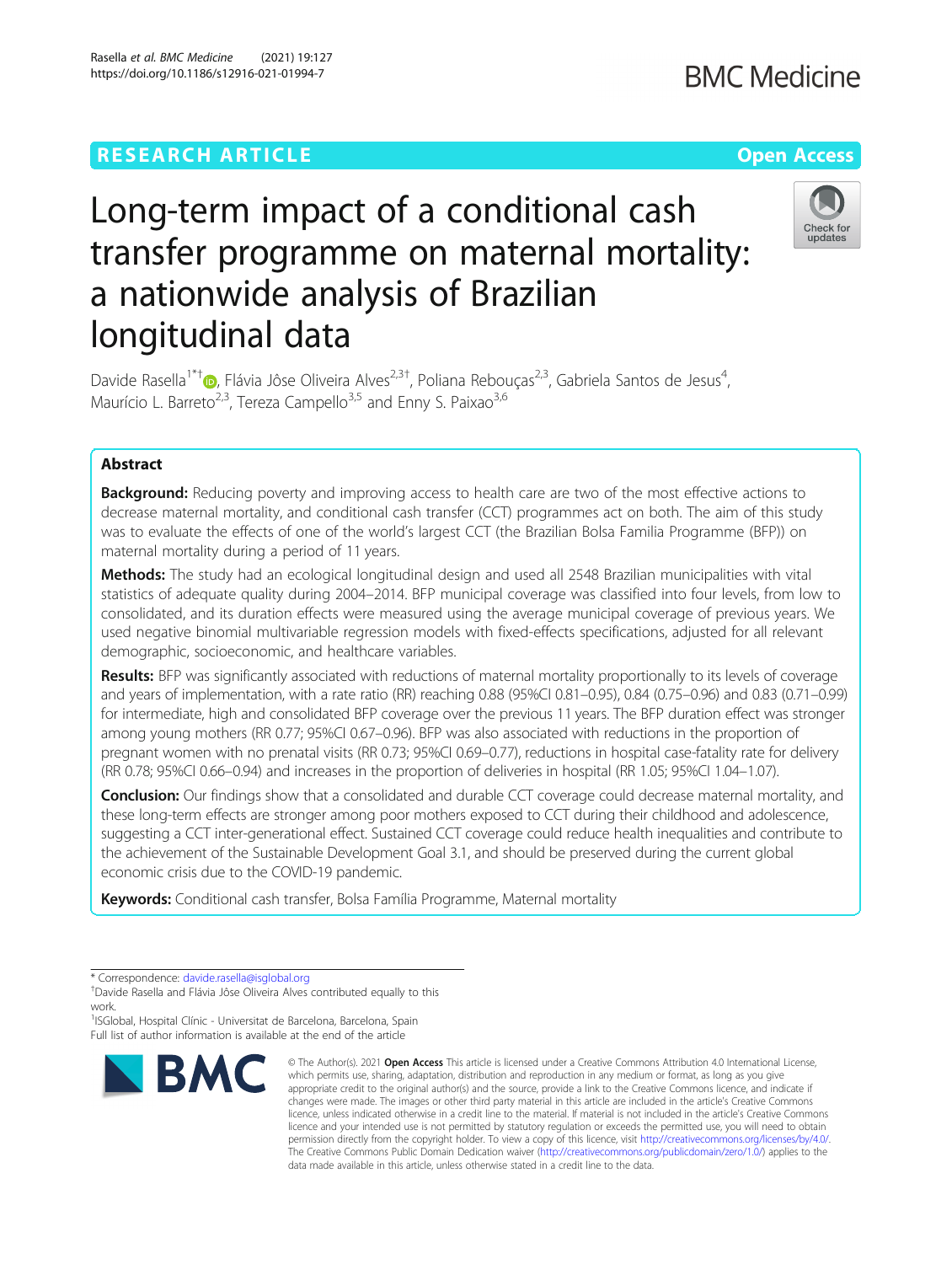## Background

Globally, maternal mortality is an important public health problem, and despite strong international efforts, the number of maternal deaths remains high: in 2017 295,000 deaths from maternal causes were estimated worldwide [\[1](#page-7-0)].

The association between poverty and maternal deaths has been widely documented, and the majority of these deaths occur in low- and middle-income countries (LMICs), especially those with the largest social inequalities and the lowest income  $[1, 2]$  $[1, 2]$  $[1, 2]$ . Poverty affects many factors associated with maternal mortality, such as poor access to public services and infrastructure, unsanitary environmental surroundings, illiteracy, social exclusion, low household income levels and food insecurity [\[3](#page-7-0)].

Social protection interventions that aim to reduce social and economic risk, such as conditional cash transfers (CCT), might improve the determinants of maternal health. As a matter of fact, CCT could reduce poverty and improve access to health care services, both priority actions to decrease maternal mortality [[4\]](#page-7-0). Although there is a relative consensus about the impact of CCT on the increase of health care utilisation—contributing to the increase of prenatal and postnatal care visits and to the seeking for skilled delivery [[5\]](#page-7-0)—studies on maternal mortality have shown mixed results, with some evaluation indicating significant reduction effects and others showing no impact [\[4](#page-7-0), [6](#page-7-0)]. Moreover, the evidence of the effects of CCT on maternal deaths is still limited and primarily based on studies that analyse a short period of CCT implementation [\[4](#page-7-0)].

Established in 2004, the Brazilian Bolsa Familia Programme (BFP) is one of the world's largest CCT, with the aim of attenuating the effects of poverty through a minimum cash transfer for beneficiary families [\[7\]](#page-7-0). The BFP was shown to reduce child mortality and povertyrelated infectious diseases  $[8-10]$  $[8-10]$  $[8-10]$  $[8-10]$ ; however, there are no evaluations of its effects on maternal outcomes. Brazil has also been implemented one of the most effective Primary Health Care strategies in the LMICs, the Family Health Programme [[11\]](#page-7-0), that is responsible for the compliance of the BFP conditionalities in health—such as the attendance of prenatal care visits for pregnant women—and has shown synergistic effects with CCT on child health outcomes [[12](#page-7-0)].

Evaluations of the health effects of CCTs in LMIC are particularly relevant during the current—and probably long-lasting—global economic crisis due to the COVID-19, because these poverty-relief interventions could represent an important resilience factor for the most impoverished populations [\[13](#page-7-0), [14](#page-7-0)].

The objective of this study was to assess the impact of the BFP on maternal mortality in Brazil, also evaluating its effects on potential intermediate mechanisms.

## **Methods**

## Study design

This study has an ecologic longitudinal design, using municipality as the unit of analysis. We created a joint longitudinal dataset from health, demographic and socioeconomic datasets from 2004 to 2014. More recent years were excluded because of the strong economic crisis which hit the country in 2015, affecting the most vulnerable segments of the society until the current years [[15\]](#page-7-0). While it would have been valuable to include the post-crisis period in our evaluation, no accurate imputation methods were available to estimate municipal-level data for important socioeconomic variables.

From the 5570 Brazilian municipalities, we selected a subset with adequate vital statistics (death and live birth registration)—using a validated multidimensional criterio n[\[16\]](#page-7-0) during the first years of the study period (2004–2006), and we assumed constant adequacy for the remaining years due to the documented improvements in vital statistics [\[17](#page-7-0)]. The selection of municipalities with adequate vital statistics has been used in similar studies due to the gradual reduction of death underreporting in some of the country's poorest areas [[8](#page-7-0)]. Such reduction produces an increase of notified deaths (but not necessarily real deaths) that could bias the association between exposure to CCT and mortality rates, underestimating CCT effects.

### Data sources

The data used in this study were collected from different information systems. Mortality Information System for maternal and under-5 deaths, Primary Care Information System for FHP coverage, Live Births Information System and Outpatient Information System for hospital admissions [\[18\]](#page-7-0). The Ministry of Social Development databases were used to calculate BFP coverage [[19](#page-7-0)], and the Brazilian Institute of Geography and Statistics (IBGE) was used for socioeconomic variables [\[20\]](#page-8-0). Annual values of the socioeconomic covariates obtained from the 2000 and 2010 IBGE National Censuses (income per person, poverty rate, illiteracy, households with piped water) were calculated for the other years, as in previous studies  $[8-10]$  $[8-10]$  $[8-10]$  $[8-10]$  $[8-10]$ , through linear interpolation and extrapolation.

#### Statistical analyses

We employed multivariable negative binomial regression models for panel data with fixed effects (FE) specifications. Negative binomial regressions are used when the outcome to be analysed is a count (such as deaths during a calendar year), and the Poisson model assumes that the mean is equal to variance is not met, usually because the data present greater dispersion (overdispersion), as in mortality rates [\[21](#page-8-0)]. FE models, as any other longitudinal or panel data models, include a second term to control for characteristics of the unit of analysis that are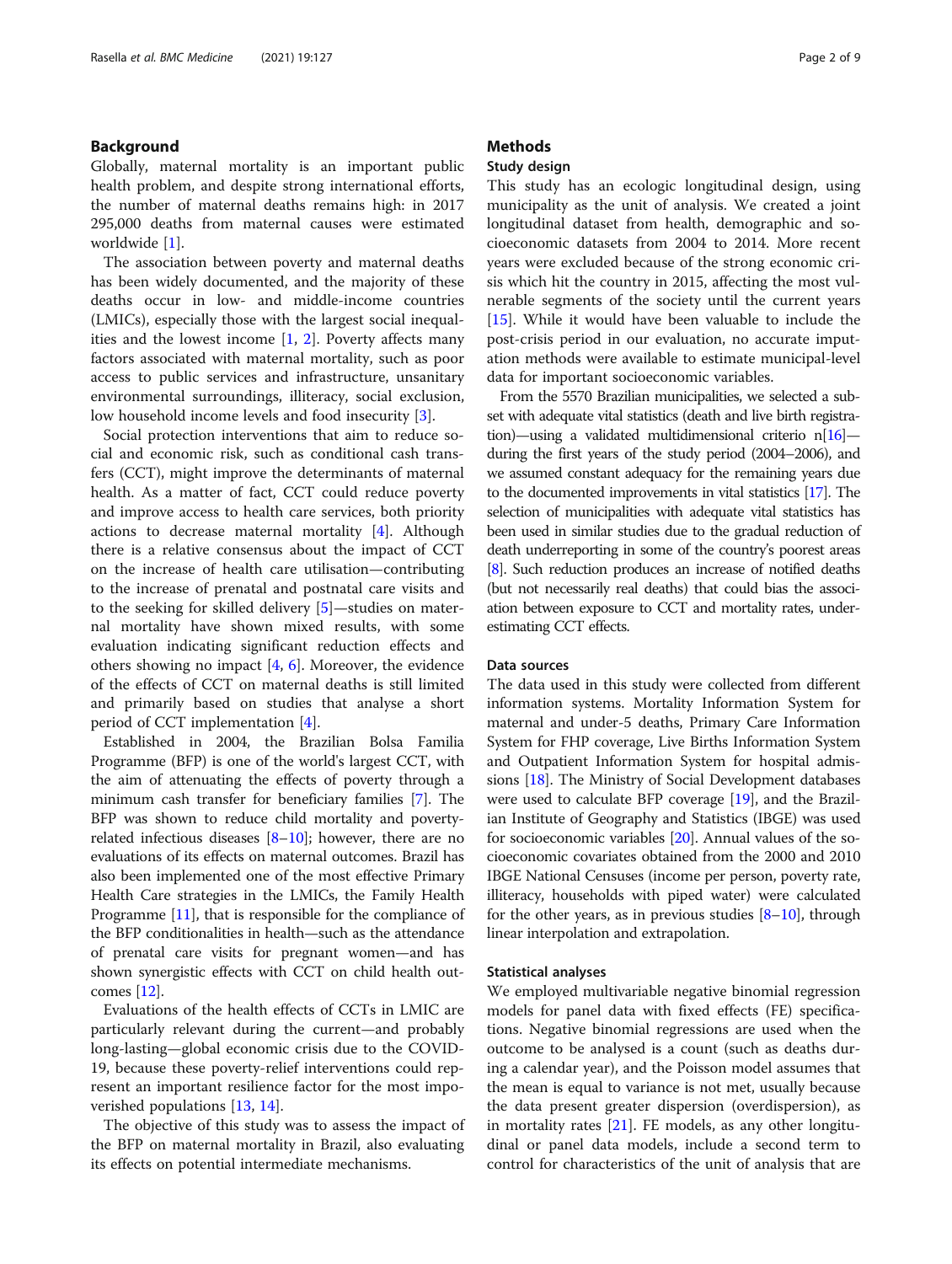constant during the study period and that have not been included in the model as confounding variables, such as some geographical, historical or sociocultural aspects of each municipality. FE model specification was chosen based on the Hausman test and because it is the most appropriate for impact evaluations with panel data [\[22](#page-8-0)]. We used categorised variables for comparison reasons with previous studies  $[8-10, 23]$  $[8-10, 23]$  $[8-10, 23]$  $[8-10, 23]$  $[8-10, 23]$ .

We obtained the maternal mortality ratios by direct calculation, expressed as the number of maternal deaths per 100,000 live births. Maternal deaths are identified as the death of a woman while pregnant or within 42 days of the termination of pregnancy, irrespective of the duration and site of the pregnancy, from any cause related to or aggravated by the pregnancy or its management, but not from accidental or incidental causes [[1,](#page-7-0) [24](#page-8-0)]. As an exposure variable, we used the BFP municipal coverage, which is able to capture not only BFP direct effects on beneficiaries, but also programme externalities (i.e., positive spillover effects on inhabitants not receiving BFP money allowances) [[8\]](#page-7-0). The main indicator of BFP coverage was created in two steps: first, we obtained the annual BFP coverage, calculated as the number of individuals enrolled in the BFP (estimated by multiplying the number of beneficiary families by the average family size) divided by the total population of the same municipality; and second, in order to evaluate BFP duration effects, we calculated the average municipal BFP coverage of the last *n* years (from 1 to 11, the maximum allowed by the study period) for each year under consideration. The average coverage of the last  $n$ years is obtained, for a given year y, by the sum of all yearly coverage of the previous  $n-1$  years, plus the coverage of the given year  $y$ , divided by  $n$ . This coverage indicator has been used in previous studies to capture the intensity of an intervention coverage along the years of its implementation [[23](#page-8-0)]. The average BFP municipal coverage of the last  $n$  years was categorised in quartiles representing the levels of BFP implementation over the period, as already done in previous studies [\[8](#page-7-0)], low (1st quartile), intermediate (2nd), high (3rd) and consolidated (4th).

As an indicator of Primary Health Care (PHC), we used the average municipal coverage of the last 5 years of the Family Health Programme (FHP), obtained dividing the number of persons into the FHP catchment areas by the total population of the same municipality for each year, and calculating its average in the previous 5 years. This coverage indicator was categorised, for comparability reasons with BFP and other studies  $[8, 23]$  $[8, 23]$  $[8, 23]$ , in quartiles, from baseline to high. While our study focused on the duration effects of BFP, evaluating how the different years of average BFP coverage were able to affect our outcomes, the years of average FHP coverage were fixed at half of the study period based on previous studies [\[23\]](#page-8-0), alternative durations were also tested (Additional file [1\)](#page-7-0).

We adjusted the regression model for all relevant covariates recognised as determinants of maternal mortality in the literature  $[1, 2, 5, 24]$  $[1, 2, 5, 24]$  $[1, 2, 5, 24]$  $[1, 2, 5, 24]$  $[1, 2, 5, 24]$  $[1, 2, 5, 24]$  $[1, 2, 5, 24]$  $[1, 2, 5, 24]$ . These covariates were dichotomised according to their median value along the period: monthly income per person (median 537.4 Brazilian Reais), poverty rate of the municipality (median 13.5%), proportion of illiteracy among individuals older than 15 years (median 11.1%), percentage of individuals living in households with piped water (median 94.4%), number of physicians per inhabitants (median 0.55), private health care coverage (median 4.46%) and the overall rate of admissions to hospital in the municipality per 1,000 inhabitants (median 3.85). All models include the time variable expressed as a dummy variable, which is the most robust and conservative approach when the outcome is trending and fluctuating over the period [\[22\]](#page-8-0).

In order to elucidate the causal pathway of BFP effectiveness, we evaluated the association with the proportion of pregnant women with no prenatal visits at the moment of delivery (number of pregnant women who have not done any prenatal visit until the moment of delivery divided by the total number of live births), as well as the effect of BFP on the proportion of deliveries in a hospital (the number of hospitalisations for delivery divided by the total number of live births), and on the hospital case-fatality rate due to delivery (the number of deaths in a hospital due to delivery-associated causes divided by the total number of hospitalisations for delivery).

#### Sensitivity analyses

Two negative control outcomes were included in the study: the first was the overall under-five mortality rates (U5MR—number of deaths of children younger than 5 years per 1000 live births) that was used to verify the ability of the models to disentangle the BFP duration effect (BFP should show effects on U5MR since the first year of exposure according to the literature) [[8\]](#page-7-0). The second was U5MR due to accidents (ICD-10 codes V01- X59) that allows to prove the specificity of BFP effects on the selected outcome (BFP has already been shown to have no effects on this group of mortality) [\[8](#page-7-0)].

As described in Additional file [1,](#page-7-0) a wide range of other sensitivity analyses were performed, since the fitting of Poisson—instead of Negative Binomial—multivariable regressions to the use of several alternative indicators of BFP coverage, also including lag effects. All sensitivity analyses were consistent with the results and demonstrated the robustness of the results.

For database processing and analysis, Stata software (version 14.0) was used.

## Results

The criteria for adequate death and live birth registration were met by 2548 municipalities. The mean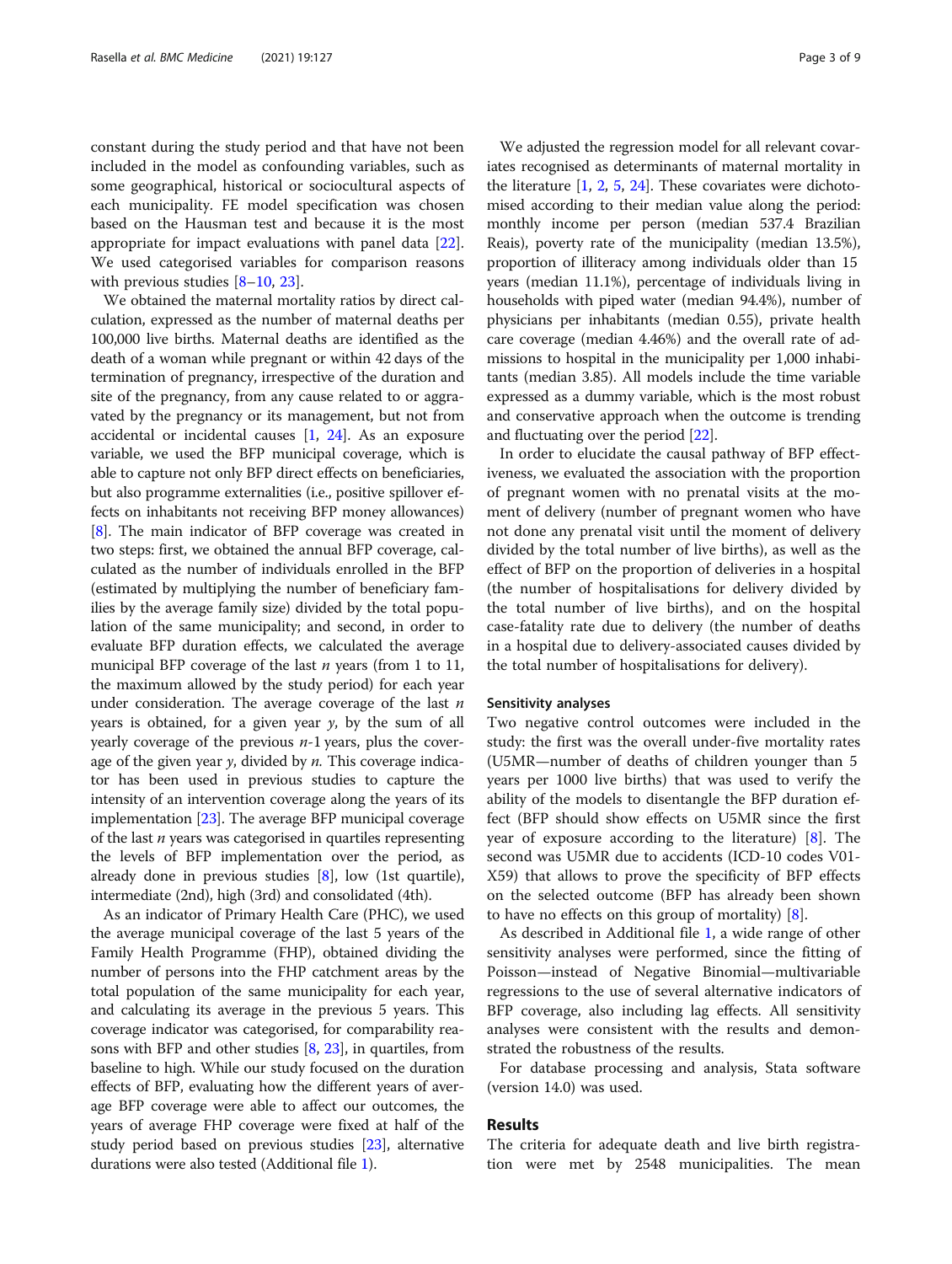|                          | Mean (SD) 2004  | Mean (SD) 2014  | Percentage of change (2004-2014) |
|--------------------------|-----------------|-----------------|----------------------------------|
| PBF coverage             | 17.83 (12.54)   | 25.88 (18.87)   | 45.15                            |
| FHP coverage             | 61.77 (36.87)   | 70.99 (33.37)   | 14.93                            |
| Income per capita        | 455.44 (195.21) | 624.18 (253.11) | 37.05                            |
| Poverty rate             | 27.49 (18.18)   | 11.37 (13.65)   | $-58.64$                         |
| Illiteracy rate          | 16.16 (9.95)    | 12.09 (8.23)    | $-25.19$                         |
| Piped water              | 78.81 (21.67)   | 92.53 (13.37%)  | 17.41                            |
| Physicians/hab           | 0.71(0.66)      | 0.80(0.69)      | 12.68                            |
| Private care coverage    | 6.15(8.96)      | 10.73 (11.62)   | 74.47                            |
| Hospitalisation rates    | 4.98(4.47)      | 3.56(4.32)      | $-28.51$                         |
| Maternal mortality ratio | 60.21 (314.15)  | 57.89 (308.19)  | $-3.85$                          |

<span id="page-3-0"></span>Table 1 Mean values and SD of the selected variables for the Brazilian municipalities (n, 2548)

maternal mortality ratio had fluctuations in the selected municipalities along the study period and decreased over the period (Table 1). Mean BFP municipal coverage increased, reaching 26% in 2014. Socioeconomic conditions improved during the study period, with the mean monthly income per capita increasing by 37.1% and the poverty rate decreasing by 58.7%. Healthcare-related variables, such as the number of physicians and private care coverage, also improved during this period.

Table 2 shows the adjusted associations of BFP average coverage with different durations and levels. BFP coverage with limited duration had no statistically significant association with maternal mortality, but with increasing years of duration and increasing levels of municipal coverage, a dose-response relationship was clearly shown. Considering the average BFP coverage duration of 5 years, increasing levels of coverage—medium, high and consolidated—were associated with a maternal mortality reduction, expressed as rate ratio (RR), of 0.91 (95%CI 0.83– 0.99), 0.87 (0.77–0.99) and 0.85 (0.72–1.00), respectively. With the duration of 11 years, the same levels of coverage were associated with RR of 0.88 (95%CI 0.81–0.95), 0.84 (0.75–0.96) and 0.83 (0.71–0.99). Models with all range of years of duration are available in Additional file [1.](#page-7-0) All

| <b>Variables</b>      | <b>Average BFP</b><br>coverage 1 year |              | <b>Average BFP</b><br>coverage 2 years |              | <b>Average BFP</b><br>coverage 5 years |              | Average BFP<br>coverage 10 years |              | <b>Average BFP</b><br>coverage 11 years |              |
|-----------------------|---------------------------------------|--------------|----------------------------------------|--------------|----------------------------------------|--------------|----------------------------------|--------------|-----------------------------------------|--------------|
|                       | <b>RR</b>                             | 95% CI       | <b>RR</b>                              | 95% CI       | <b>RR</b>                              | 95% CI       | <b>RR</b>                        | 95% CI       | <b>RR</b>                               | 95% CI       |
| BFP low               |                                       |              |                                        |              |                                        |              |                                  |              |                                         |              |
| BFP intermediate      | 0.94                                  | (0.85, 1.05) | 0.99                                   | (0.89, 1.11) | 0.91                                   | (0.83, 0.99) | 0.87                             | (0.80, 0.95) | 0.88                                    | (0.81, 0.95) |
| BFP high              | 1.01                                  | (0.88, 1.16) | 0.99                                   | (0.87, 1.13) | 0.87                                   | (0.77, 0.99) | 0.84                             | (0.75, 0.96) | 0.84                                    | (0.75, 0.96) |
| BFP consolidated      | 0.94                                  | (0.77, 1.15) | 1.03                                   | (0.85, 1.24) | 0.85                                   | (0.72, 1.00) | 0.82                             | (0.69, 0.97) | 0.83                                    | (0.71, 0.99) |
| FHP baseline          |                                       |              |                                        |              |                                        |              |                                  |              |                                         |              |
| FHP low               | 0.97                                  | (0.90, 1.06) | 0.97                                   | (0.89, 1.06) | 0.99                                   | (0.91, 1.08) | 0.99                             | (0.91, 1.08) | 0.99                                    | (0.91, 1.08) |
| FHP intermediate      | 0.97                                  | (0.86, 1.10) | 0.96                                   | (0.84, 1.09) | $\mathbf{1}$                           | (0.88, 1.14) | 0.99                             | (0.87, 1.13) | 0.99                                    | (0.86, 1.13) |
| FHP high              | 0.93                                  | (0.79, 1.08) | 0.91                                   | (0.78, 1.07) | 0.95                                   | (0.81, 1.12) | 0.94                             | (0.79, 1.11) | 0.93                                    | (0.79, 1.10) |
| Income per capita     | 0.84                                  | (0.72, 0.98) | 0.84                                   | (0.72, 0.98) | 0.85                                   | (0.72, 0.99) | 0.85                             | (0.72, 0.99) | 0.85                                    | (0.72, 0.99) |
| Poverty rate          | 1.01                                  | (0.91, 1.12) | 0.99                                   | (0.89, 1.09) | 0.97                                   | (0.88, 1.08) | 0.98                             | (0.88, 1.09) | 0.98                                    | (0.89, 1.09) |
| Illiteracy rate       | 0.96                                  | (0.81, 1.13) | 0.96                                   | (0.81, 1.13) | 0.95                                   | (0.81, 1.12) | 0.95                             | (0.81, 1.13) | 0.95                                    | (0.81, 1.13) |
| Piped water           | 1.04                                  | (0.93, 1.16) | 1.04                                   | (0.93, 1.16) | 1.04                                   | (0.93, 1.16) | 1.04                             | (0.93, 1.16) | 1.04                                    | (0.93, 1.16) |
| Physicians/inhab      | 1.01                                  | (0.91, 1.11) | 1.01                                   | (0.91, 1.11) | 1.00                                   | (0.91, 1.11) | 1.00                             | (0.91, 1.10) | 1.00                                    | (0.91, 1.10) |
| Private care coverage | 0.99                                  | (0.84, 1.17) | 0.99                                   | (0.84, 1.17) | 0.99                                   | (0.84, 1.17) | 0.99                             | (0.84, 1.17) | 0.99                                    | (0.84, 1.17) |
| Hospitalisation rates | 0.91                                  | (0.71, 1.15) | 0.91                                   | (0.71, 1.16) | 0.91                                   | (0.72, 1.16) | 0.91                             | (0.72, 1.16) | 0.91                                    | (0.72, 1.16) |
| Year <sup>a</sup>     |                                       |              |                                        |              |                                        |              |                                  |              |                                         |              |
| No. of observations   | 17,501                                |              | 17,501                                 |              | 17,501                                 |              | 17,501                           |              | 17,501                                  |              |

Table 2 Fixed-effect models for adjusted associations between average BFP coverage of the last 1, 2, 5, 10 and 11 years—divided in quartiles—and maternal mortality ratio in the municipalities selected (n, 2548) for the quality of vital information in Brazil 2004–2014

<sup>a</sup>The variable year has been used as a categorical dummy variable in the model and its coefficient are shown in Additional file [1](#page-7-0)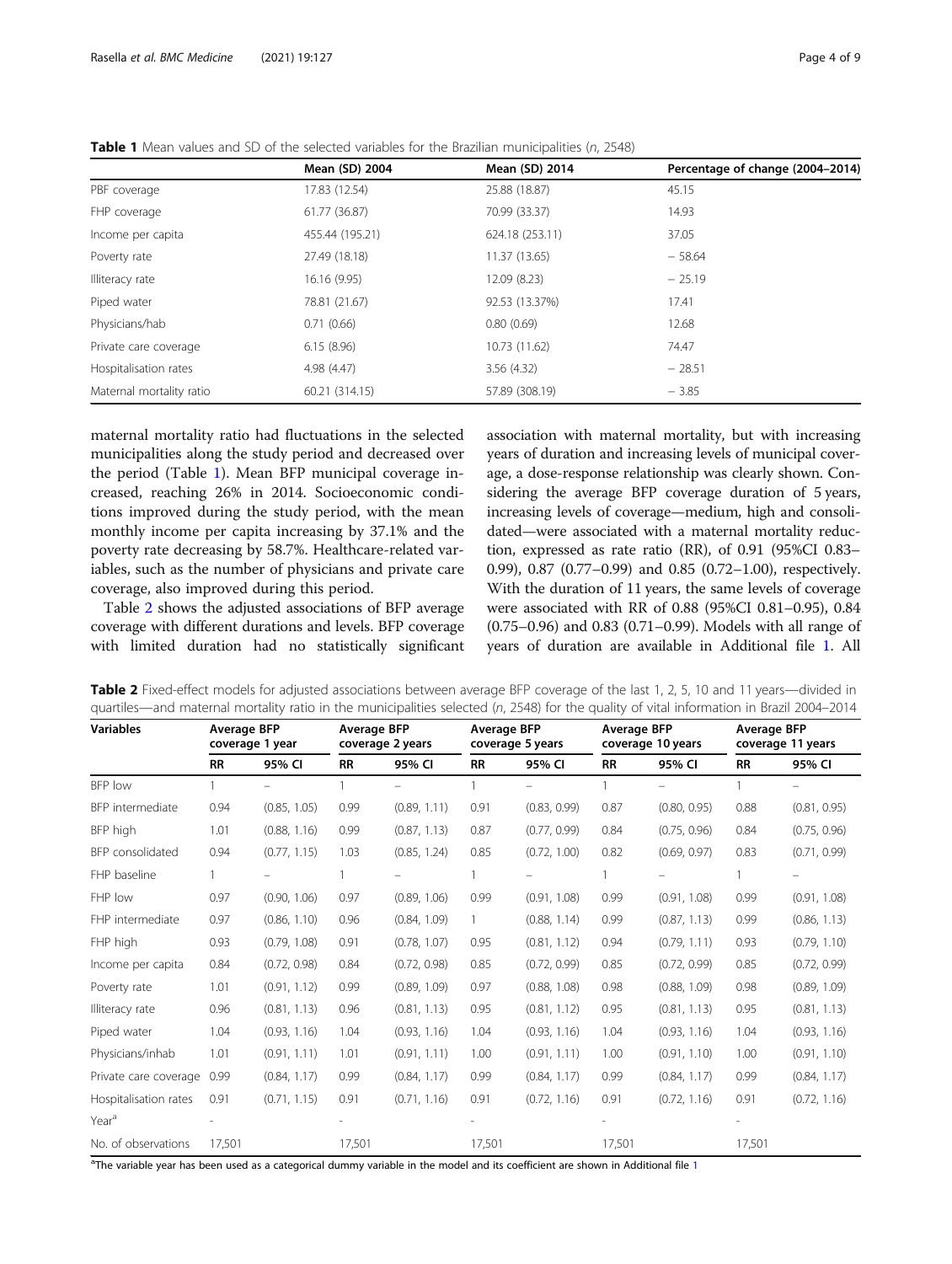models are adjusted for all relevant socioeconomic and demographic covariates and include the time variable expressed as a dummy variable.

Table 3 shows the effect of BFP on maternal mortality ratios of pregnant women with less than 30 years of age: medium, high and consolidate 11 years BFP duration coverage were associated with a mortality reduction RR of 0.88 (95%CI 0.79–0.99), 0.81 (0.69–0.96) and 0.77 (0.67–0.96), respectively. Two outcomes were used as controls, the first for the duration effects and the second for the levels of coverage: BFP effects on overall underfive mortality rates were present since the first year and were only slightly affected by duration. At the same time, BFP duration and levels of municipal coverage did not affect under-five mortality rate for accidents.

As shown in Table [4,](#page-5-0) BFP coverage was negatively associated with the proportion of pregnant women with no prenatal visits at the moment of delivery, reaching a RR of 0.73 (0.69–0.77) for the longest duration and highest BFP coverage level. BFP was also positively associated with an increased proportion of deliveries in hospital, and it was negatively associated with hospital case-fatality rate for delivery, reaching a RR of 0.78 (0.66–0.94) for the longest duration and highest BFP coverage level.

## **Discussion**

This study shows that the exposure to the Brazilian conditional cash transfer Bolsa Familia was associated with reductions in maternal mortality rates, indicating a doseresponse relationship with its levels of coverage and years of implementation. This effect was stronger on young mothers, suggesting that exposure to BFP early in life—during childhood and adolescence—could reduce maternal mortality in adult life and, consequently, have an inter-generational effect on the newborns.

BFP was also associated with reductions in the proportion of pregnant women with no prenatal visits, increases in the proportion of deliveries in hospital, and with reductions in hospital case-fatality rate for deliveryassociated causes. These results were robust to several model adjustments and controls for the duration and the specificity of BFP effects. While all the findings were statistical associations, the evident dose-response relationship, together with the effects on indicators of the causal pathway from exposure to the outcome—such as antenatal care and hospital deliveries—suggest a causal interpretation of these results.

The published evidence of the impact of conditional cash transfer on maternal deaths in LMICs is still limited and controversial. A study on the impact of India's Janani

Table 3 Fixed effect regression models for adjusted associations between average BFP coverage of the last 1,2,5,10 and 11 years—divided in quartiles—and maternal mortality ratio in women < 30 years in the municipalities selected (n.2548) for the quality of vital information in Brazil 2004–2014. Models are adjusted for the same independent variables of Table [2](#page-3-0)

| <b>Variables</b>                      | <b>Average BFP</b><br>coverage 1 year |              | <b>Average BFP</b><br>coverage 2 years |              | <b>Average BFP</b><br>coverage 5 years |              | <b>Average BFP</b><br>coverage 10 years |              | <b>Average BFP</b><br>coverage 11 years |              |
|---------------------------------------|---------------------------------------|--------------|----------------------------------------|--------------|----------------------------------------|--------------|-----------------------------------------|--------------|-----------------------------------------|--------------|
|                                       | <b>RR</b>                             | 95% CI       | <b>RR</b>                              | 95% CI       | <b>RR</b>                              | 95% CI       | <b>RR</b>                               | 95% CI       | <b>RR</b>                               | 95% CI       |
| Under-30 maternal mortality           |                                       |              |                                        |              |                                        |              |                                         |              |                                         |              |
| BFP low                               |                                       |              |                                        |              |                                        |              | $\mathbf{1}$                            |              |                                         |              |
| BFP intermediate                      | 0.86                                  | (0.74, 0.98) | 0.94                                   | (0.82, 1.08) | 1.01                                   | (0.89, 1.14) | 0.88                                    | (0.79, 0.98) | 0.88                                    | (0.79, 0.99) |
| BFP high                              | 0.92                                  | (0.78, 1.10) | 0.94                                   | (0.79, 1.12) | 0.93                                   | (0.79, 1.09) | 0.82                                    | (0.69, 0.96) | 0.81                                    | (0.69, 0.96) |
| BFP consolidated                      | 0.81                                  | (0.62, 1.05) | 0.89                                   | (0.69, 1.14) | 0.93                                   | (0.75, 1.15) | 0.75                                    | (0.60, 0.94) | 0.77                                    | (0.67, 0.96) |
| Number of observations                | 13,288                                |              | 13,288                                 |              | 13,288                                 |              | 13,288                                  |              | 13,288                                  |              |
| Under-5 mortality rate                |                                       |              |                                        |              |                                        |              |                                         |              |                                         |              |
| BFP low                               |                                       |              |                                        |              |                                        |              |                                         |              |                                         |              |
| BFP intermediate                      | 1.01                                  | (0.99, 1.03) | 1.01                                   | (0.99, 1.03) | 0.99                                   | (0.97, 1.01) | 0.99                                    | (0.97, 1.00) | 0.99                                    | (0.97, 1.00) |
| BFP high                              | 1.00                                  | (0.97, 1.02) | 0.99                                   | (0.97, 1.02) | 0.96                                   | (0.94, 0.98) | 0.96                                    | (0.94, 0.98) | 0.96                                    | (0.93, 0.98) |
| BFP consolidated                      | 0.95                                  | (0.92, 0.99) | 0.93                                   | (0.90, 0.96) | 0.92                                   | (0.90, 0.95) | 0.91                                    | (0.88, 0.94) | 0.91                                    | (0.88, 0.94) |
| Number of observations                | 27,973                                |              | 27,973                                 |              | 27,973                                 |              | 27,973                                  |              | 27,973                                  |              |
| Under-5 mortality rate from accidents |                                       |              |                                        |              |                                        |              |                                         |              |                                         |              |
| BFP low                               |                                       |              |                                        |              |                                        |              |                                         |              |                                         |              |
| BFP intermediate                      | 1.18                                  | (1.00, 1.39) | 1.13                                   | (0.96, 1.33) |                                        | (0.86, 1.17) | 0.88                                    | (0.76, 1.02) | 0.88                                    | (0.76, 1.02) |
| BFP high                              | 1.02                                  | (0.82, 1.26) | 1.11                                   | (0.90, 1.37) | 1.12                                   | (0.91, 1.38) | 0.95                                    | (0.77, 1.17) | 0.92                                    | (0.74, 1.14) |
| BFP consolidated                      | 0.99                                  | (0.72, 1.38) | 1.17                                   | (0.86, 1.59) | 1.28                                   | (0.97, 1.69) | 1.07                                    | (0.81, 1.43) | 1.06                                    | (0.80, 1.41) |
| Number of observations                | 12,067                                |              | 12,067                                 |              | 12,067                                 |              | 12,067                                  |              | 12,067                                  |              |

The variable year has been used as a categorical dummy in the model and its coefficient are shown in Additional file [1](#page-7-0)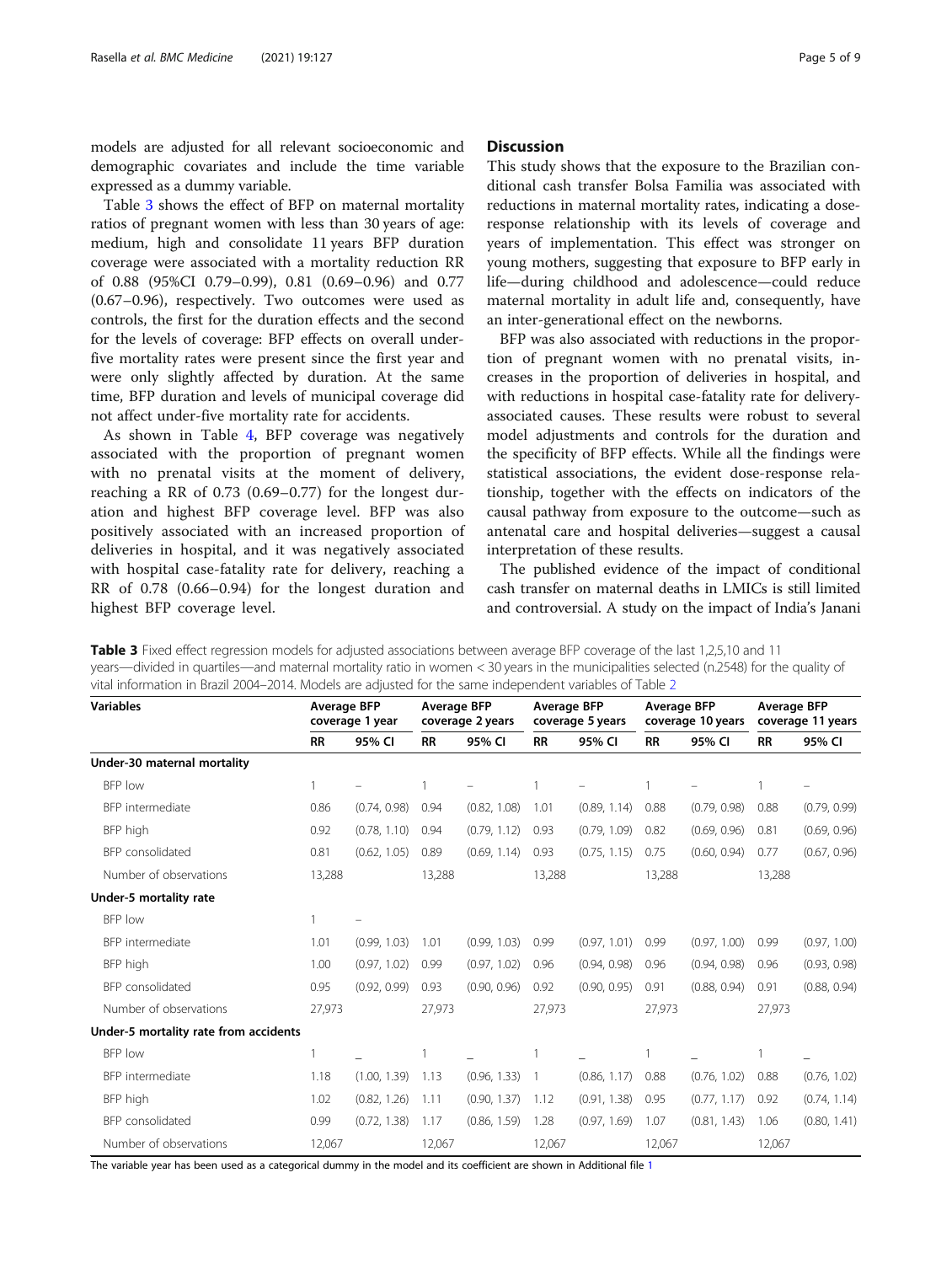|                            | Proportion of pregnant women with no prenatal visits at<br>the moment of delivery<br>hospital<br>Average BFP cov 11 year |              |           | Proportion of deliveries in | Hospital case-fatality rate for<br>delivery<br>Average BFP cov 11 year |                          |  |
|----------------------------|--------------------------------------------------------------------------------------------------------------------------|--------------|-----------|-----------------------------|------------------------------------------------------------------------|--------------------------|--|
|                            |                                                                                                                          |              |           | Average BFP cov 11 year     |                                                                        |                          |  |
|                            | <b>RR</b>                                                                                                                | CI           | <b>RR</b> | CI                          | <b>RR</b>                                                              |                          |  |
| BFP low                    |                                                                                                                          |              |           |                             |                                                                        | $\overline{\phantom{0}}$ |  |
| BFP intermediate           | 0.92                                                                                                                     | (0.89, 0.95) | 1.04      | (1.03, 1.05)                | 0.83                                                                   | (0.76, 0.90)             |  |
| BFP high                   | 0.88                                                                                                                     | (0.84, 0.92) | 1.04      | (1.03, 1.05)                | 0.79                                                                   | (0.70, 0.90)             |  |
| BFP consolidated           | 0.73                                                                                                                     | (0.69, 0.77) | 1.05      | (1.04, 1.07)                | 0.78                                                                   | (0.66, 0.94)             |  |
| No. of observations 27,445 |                                                                                                                          |              | 28,028    |                             | 16,683                                                                 |                          |  |

<span id="page-5-0"></span>Table 4 Fixed-effect models for adjusted associations between average BFP coverage of the last 11 years and percentage of pregnant women with no prenatal visits at the moment of delivery in the municipalities selected (n, 2548) for the quality of vital information in Brazil 2004–2014. Models are adjusted for the same independent variables of Table [2](#page-3-0)

Suraksha Yojana (JSY), a cash transfer programme, found no significant reduction on maternal death [[6\]](#page-7-0), while other reports of the Mexican CCT Oportunidades suggest some positive effects [[25](#page-8-0)]. Financial incentives had also shown effects on the increase of deliveries with skilled attendants in Nepal [\[26\]](#page-8-0). One explanation for such different results could be the time between policy implementation and evaluation, considering that for example, JSY was evaluated 2 years after being launched  $[6]$ . As a matter of facts, there is evidence that CCT has long-term effects on education and socioeconomic outcomes [\[27\]](#page-8-0), so analyses of CCT impacts with a long-term perspective, as we did in our study, are fundamental for a comprehensive impact evaluation of these programmes.

A conditional cash transfer can impact maternal mortality through a diversity of mechanisms (Fig. 1). First, CCT conditionalities—conditions that the beneficiary must comply with in order to receive CCT money allowances—impose a minimum usage of health services for child and maternal health. As a matter of fact, the majority of CCT—including the BFP—comprise among their conditionalities the compliance with the national scheme of prenatal care visits, possibly increasing the use of services for skilled birth attendance [[4,](#page-7-0) [7\]](#page-7-0). Second, money allowances could improve women nutrition and consequently their health status at the moment of delivery [\[5](#page-7-0)]. Third, increased demand for health services may, in the long term, also trigger improvements in the

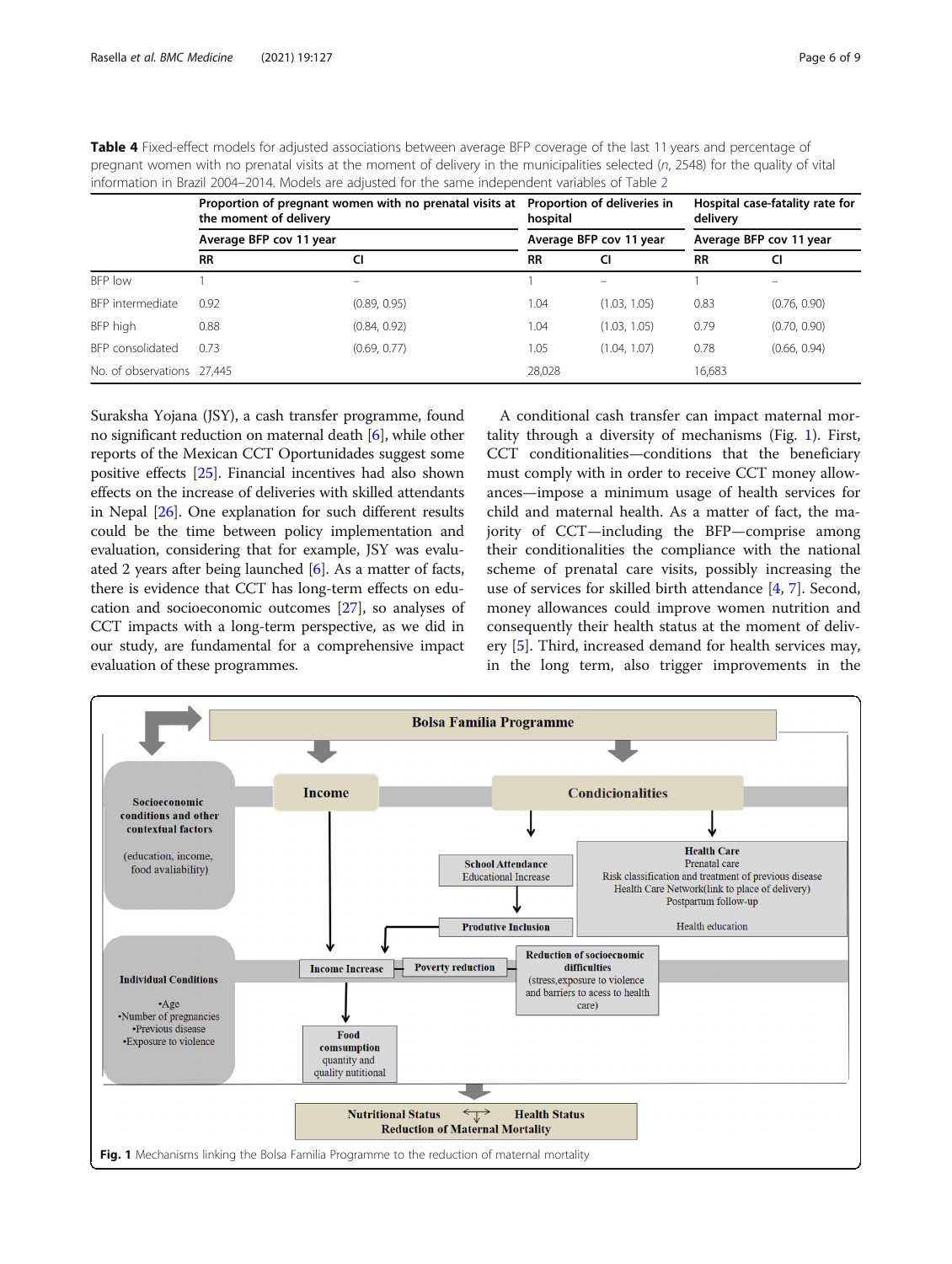supply of services, as observed in the CCT Oportunidades [[25\]](#page-8-0).

In Brazil, the leading direct causes of maternal deaths are hypertensive disorders (23% of all maternal deaths), followed by sepsis (10%), haemorrhage (8%), complications of abortion (8%), placental disorders (5%), other complications of labour (4%), embolism (4%), abnormal uterine contractions (4%) and HIV/AIDS-related disorders (4%) [\[28](#page-8-0)]. The potential impact of cash transfer on socioeconomic factors (women empowerment in house and society, educational and economic status of women), access to facilities (distance, transportation) and availability of the quality of care (staff and equipment in health centres) could directly improve maternal nutritional status (supplementation of multiple micronutrients, folic acid and iron-folic acid during pregnancy and calcium supplementation in pregnant women with low/ inadequate intake), reducing anaemia and its complications during pregnancy and birth. The programme—facilitating health care access—may impact treatment, management and referral of maternal diabetes and antihypertensive for mild to moderate hypertension, management and screening of HIV and other sexually transmitted infections, improving quality of antenatal care (at least seven visits of focused antenatal care) [[28](#page-8-0)].

Another important finding is that the effect of BFP was observed after some years of exposure. This could be potentially associated with the time necessary to induce behaviour changes, as conditional cash transfer programmes rely on behaviour changes regarding maternal lifestyles and the use of health services [[4\]](#page-7-0). Studies have suggested that women with larger exposure time to a CCT programme engage in higher maternal health service utilisation [\[29](#page-8-0)]. CCT has also shown important effects on schooling accumulation and health when maintained over the years [\[27](#page-8-0), [30\]](#page-8-0). Higher schooling during childhood and adolescence, due to CCT conditionalities on school attendance, might lead to more knowledge about the importance of prenatal visits, contraceptive methods, and family planning, affecting pregnancy and fecundity [[28\]](#page-8-0). Oportunidades, the Mexican CCT, has shown effect on contraceptive use and birth spacing among female household heads receiving the transfer for a long time of the programme [[25](#page-8-0)]. On the other hand, by providing females with resources, CCT may change bargaining power within the household. Regarding long-term nutrition effects, a study has shown that the major period of exposure to monetary transfer by BFP tends to increase the possibility of improvements in the nutritional status of the beneficiary children and, consequently, young mothers [[31](#page-8-0)].

Long-term effects that directly affect the life of the subsequent generation, such as the newborns of mothers exposed during childhood and adolescence to CCT, could

also contribute to break the inter-generational cycle of poverty and poverty-associated outcomes, which is one of the main objectives of CCT since their conception [\[30](#page-8-0)]. In this sense, this is one of the first studies—to our knowledge—that suggest such direct effects from the exposition to CCT during childhood and adolescence to the prevention of an important health risk condition—being motherless—in the next generation of children.

One of the limitations of this study is that the fixedeffects specification of our regression models can control for unobserved variables only if they are time-constant, such as geographic, infrastructural and cultural characteristics of the municipality, but not if they are time-variant. Therefore, we have included all relevant demographic and socioeconomic confounding variables of the association between BFP and maternal mortality in the regression and adopted the strategy of fitting the model with a control outcome (under-five mortality due to accidents), showing that the effects were outcome specific. Moreover, the use of a time dummy variable allowed to adjust not only for secular trends but also for changes in specific years, such as the intensification of active research of maternal deaths by the Maternal Mortality Committee (Comite de Mortali-dade Materna) in Brazil in the year 2009 [\[28\]](#page-8-0). Another limitation was selecting the municipalities with the higher quality of vital information, which strengthened the internal validity of the study but could have limited its generalizability. However, this has been a common strategy of previous nationwide impact evaluations using the same data and analytic design [\[8](#page-7-0), [23](#page-8-0)], and we have evaluated that all regions of the country were represented in the cohort of studied municipalities.

One of the main strengths of the study was that we fitted the same models with two different control outcomes: the first control—U5MR from all causes allowed us to demonstrate that the absence of effects with short BFP duration was outcome-specific and that the same models were able to reproduce the immediate BFP effects on U5MR shown in previous studies [[8,](#page-7-0) [23](#page-8-0)]. The second control outcome—U5MR for accidents demonstrated that our models were correctly showing no effects on such mortality causes, confirming findings from the literature [[8\]](#page-7-0).

## Conclusions

The results of our study show that high and sustained coverage of conditional cash transfers can have longterm effects on maternal mortality in vulnerable populations, potentially contributing to the reduction of health inequalities and to the achievement of the Sustainable Development Goal 3.1. For such reasons, it should be paramount that CCT are preserved during the current global economic recession due to the COVID-19 pandemic.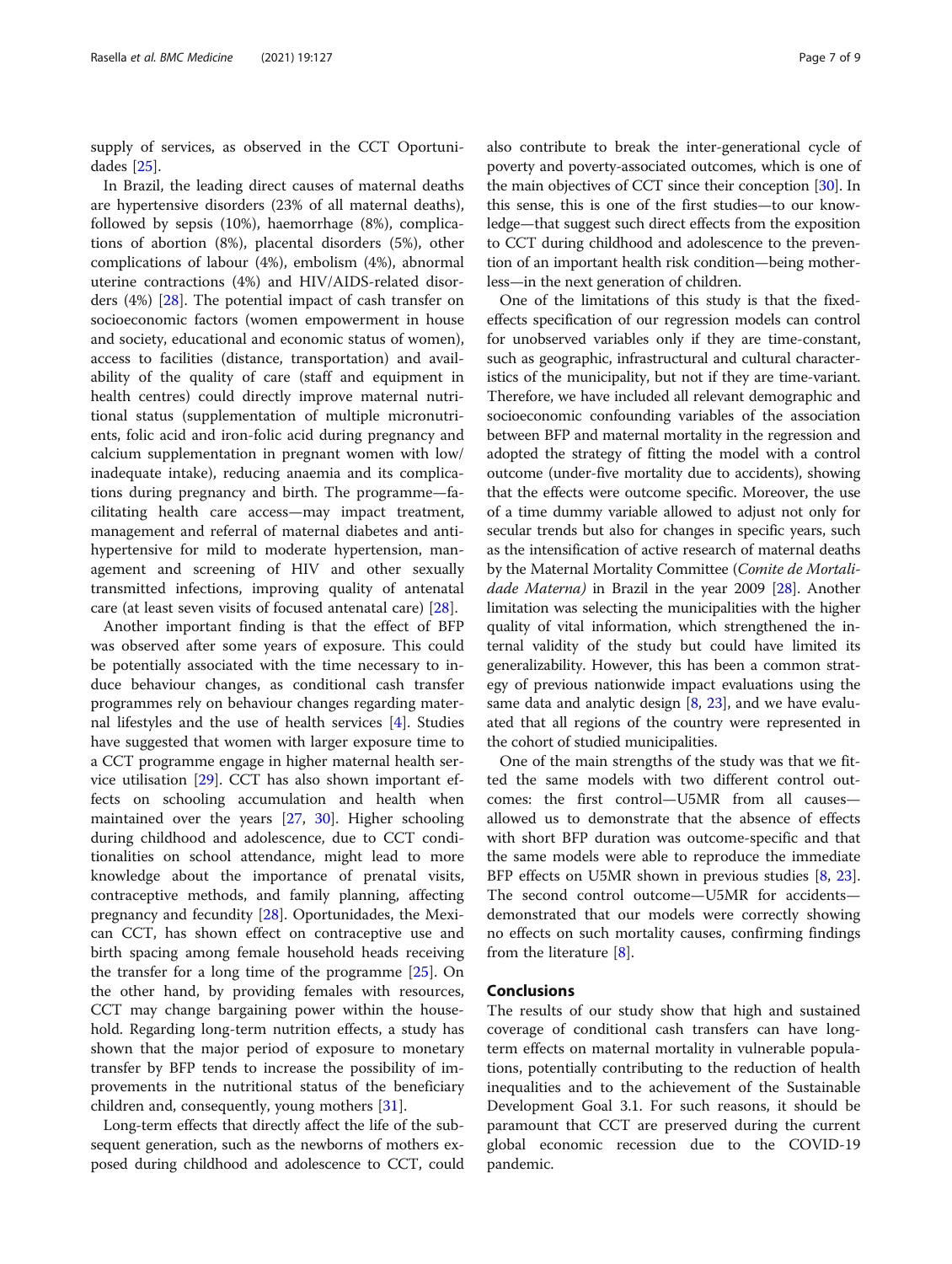#### <span id="page-7-0"></span>Abbreviations

BFP: Bolsa Familia Programme; CCT: Conditional cash transfer; FE: Fixed effects; FHP: Family Health Programme; IBGE: Brazilian Institute of Geography and Statistics; LMIC: Low- and middle-income countries

### Supplementary Information

The online version contains supplementary material available at [https://doi.](https://doi.org/10.1186/s12916-021-01994-7) [org/10.1186/s12916-021-01994-7.](https://doi.org/10.1186/s12916-021-01994-7)

Additional file 1. Additional Analyses and Sensivity Analyses.

#### Acknowledgements

DR acknowledges support from the Spanish Ministry of Science and Innovation and State Research Agency through the "Centro de Excelencia Severo Ochoa 2019-2023" Program (CEX2018-000806-S), and support from the Generalitat de Catalunya through the CERCA Program.

#### Authors' contributions

DR designed the original study. DR, FJA, PR and GSJ collected data and did the data analysis. DR, FJA and ESP wrote a first draft of the report. All authors contributed to data interpretation and to the review of the report. The authors read and approved the final manuscript.

#### Funding

This study received funding from the Wellcome Trust Training Fellowships in Public Health and Tropical Medicine scheme, DR the recipient Fellow (Grant reference number: 109949/Z/15/Z; [https://wellcome.ac.uk/\)](https://wellcome.ac.uk/),). ESP is funded by the Wellcome Trust (Grant reference 213589/Z/18/Z). FJA is funded by Foundation for Research Support of the State of Bahia (FAPESB). The funders had no role in the study design, data collection, data analysis, data interpretation, or writing of the report. The corresponding author had access to all the data and had final responsibility for the decision to submit for publication.

#### Availability of data and materials

The data used are public and available from the Brazilian Ministry Health (DATA SUS), Brazilian Statistics Institute (IBGE) and Ministry of Social Development websites: <http://www2.datasus.gov.br/DATASUS/index.php>, [https://aplicacoes.](https://aplicacoes.mds.gov.br/sagi/vis/data3/data-explorer.php) [mds.gov.br/sagi/vis/data3/data-explorer.php](https://aplicacoes.mds.gov.br/sagi/vis/data3/data-explorer.php).

### **Declarations**

#### Ethics approval and consent to participate

Due to the exclusive use of aggregate secondary data, no ethical approval was necessary.

#### Consent for publication

Not applicable.

#### Competing interests

The authors declare that they have no competing interests.

#### Author details

<sup>1</sup>ISGlobal, Hospital Clínic - Universitat de Barcelona, Barcelona, Spain. <sup>2</sup>Institute of Collective Health, Federal University of Bahia (UFBA), Salvador, Brazil. <sup>3</sup>Center of Data and Knowledge Integration for Health (CIDACS), Instituto Gonçalo Muniz, Fundação Oswaldo Cruz (FIOCRUZ), Salvador, Brazil. 4 School of Nutrition, Federal University of Bahia (UFBA), Salvador, Brazil. <sup>5</sup>Future Food Beacon of Excellence, Centre for Research in Race and Rights, School of Biosciences, University of Nottingham, Nottingham, United Kingdom. <sup>6</sup> Faculty of Epidemiology and Population Health, London School of Hygiene and Tropical Medicine, London, United Kingdom.

#### References

- 1. WHO|Maternal mortality: Levels and trends. WHO. [http://www.who.int/](http://www.who.int/reproductivehealth/publications/maternal-mortality-2000-2017/en/) [reproductivehealth/publications/maternal-mortality-2000-2017/en/.](http://www.who.int/reproductivehealth/publications/maternal-mortality-2000-2017/en/) Accessed 1 Nov 2020.
- 2. Costello A, Osrin D, Manandhar D. Reducing maternal and neonatal mortality in the poorest communities. BMJ. 2004;329(7475):1166–8. [https://](https://doi.org/10.1136/bmj.329.7475.1166) [doi.org/10.1136/bmj.329.7475.1166.](https://doi.org/10.1136/bmj.329.7475.1166)
- 3. Closing the gap in a generation: health equity through action on the social determinants of health - Final report of the commission on social determinants of health. [https://www.who.int/publications-detail-redirect/](https://www.who.int/publications-detail-redirect/WHO-IER-CSDH-08.1) [WHO-IER-CSDH-08.1](https://www.who.int/publications-detail-redirect/WHO-IER-CSDH-08.1). Accessed 1 Nov 2020.
- 4. Glassman A, Duran D, Fleisher L, Singer D, Sturke R, Angeles G, et al. Impact of Conditional Cash Transfers on Maternal and Newborn Health. J Health Popul Nutr. 2013;31(4 Suppl 2):S48–66.
- 5. Kusuma D, Cohen J, McConnell M, Berman P. Can cash transfers improve determinants of maternal mortality? Evidence from the household and community programs in Indonesia. Soc Sci Med. 2016;163:10–20. [https://doi.](https://doi.org/10.1016/j.socscimed.2016.06.020) [org/10.1016/j.socscimed.2016.06.020.](https://doi.org/10.1016/j.socscimed.2016.06.020)
- 6. Lim SS, Dandona L, Hoisington JA, James SL, Hogan MC, Gakidou E. India's Janani Suraksha Yojana, a conditional cash transfer programme to increase births in health facilities: an impact evaluation. Lancet. 2010;375(9730):2009– 23. [https://doi.org/10.1016/S0140-6736\(10\)60744-1.](https://doi.org/10.1016/S0140-6736(10)60744-1)
- 7. Lindert K, Linder A, Hobbs J. The nuts and bolts of Brazil's Bolsa Família Program: implementing conditional cash transfers in a decentralised context. SP Discussion Paper, no. 0709. World Bank; 2007.
- Rasella D, Aquino R, Santos CAT, Paes-Sousa R, Barreto ML. Effect of a conditional cash transfer programme on childhood mortality: a nationwide analysis of Brazilian municipalities. Lancet. 2013;382(9886):57–64. [https://doi.](https://doi.org/10.1016/S0140-6736(13)60715-1) [org/10.1016/S0140-6736\(13\)60715-1.](https://doi.org/10.1016/S0140-6736(13)60715-1)
- 9. Nery JS, Pereira SM, Rasella D, Penna MLF, Aquino R, Rodrigues LC, et al. Effect of the Brazilian conditional cash transfer and primary health care programs on the new case detection rate of leprosy. PLoS Negl Trop Dis. 2014;8(11):e3357. [https://doi.org/10.1371/journal.pntd.0003357.](https://doi.org/10.1371/journal.pntd.0003357)
- 10. Nery JS, Rodrigues LC, Rasella D, Aquino R, Barreira D, Torrens AW, et al. Effect of Brazil's conditional cash transfer programme on tuberculosis incidence. Int J Tuberc Lung Dis. 2017;21(7):790–6. [https://doi.org/10.5588/](https://doi.org/10.5588/ijtld.16.0599) iitld.16.0599.
- 11. Macinko J, Harris MJ. Brazil's family health strategy--delivering communitybased primary care in a universal health system. N Engl J Med. 2015;372(23): 2177–81. [https://doi.org/10.1056/NEJMp1501140.](https://doi.org/10.1056/NEJMp1501140)
- 12. Guanais FC. The Combined Effects of the Expansion of Primary Health Care and Conditional Cash Transfers on Infant Mortality in Brazil, 1998–2010. Am J Public Health. 2013;103(11):2000–6. [https://doi.org/10.2105/AJPH.2013.301452.](https://doi.org/10.2105/AJPH.2013.301452)
- 13. Rasella D, Basu S, Hone T, Paes-Sousa R, Ocke-Reis CO, Millett C. Child morbidity and mortality associated with alternative policy responses to the economic crisis in Brazil: A nationwide microsimulation study. PLoS Med. 2018;15(5):e1002570. <https://doi.org/10.1371/journal.pmed.1002570>.
- 14. Hone T, Mirelman AJ, Rasella D, Paes-Sousa R, Barreto ML, Rocha R, et al. Effect of economic recession and impact of health and social protection expenditures on adult mortality: a longitudinal analysis of 5565 Brazilian municipalities. Lancet Global Health. 2019;7(11):e1575–83. [https://doi.org/1](https://doi.org/10.1016/S2214-109X(19)30409-7) [0.1016/S2214-109X\(19\)30409-7.](https://doi.org/10.1016/S2214-109X(19)30409-7)
- 15. de Souza LEPF, de Barros RD, Barreto ML, Katikireddi SV, Hone TV, de Sousa RP, et al. The potential impact of austerity on attainment of the Sustainable Development Goals in Brazil. BMJ Global Health. 2019;4(5):e001661. [https://](https://doi.org/10.1136/bmjgh-2019-001661) [doi.org/10.1136/bmjgh-2019-001661](https://doi.org/10.1136/bmjgh-2019-001661).
- 16. de Andrade CLT, Szwarcwald CL. Socio-spatial inequalities in the adequacy of Ministry of Health data on births and deaths at the municipal level in Brazil, 2000-2002. Cadernos de Saúde Pública. 2007;23(5):1207–16. [https://](https://doi.org/10.1590/S0102-311X2007000500022) [doi.org/10.1590/S0102-311X2007000500022.](https://doi.org/10.1590/S0102-311X2007000500022)
- 17. Szwarcwald CL, de Frias PG, Júnior PRB deSouza, da Silva de Almeida W, Neto OL de M. Correction of vital statistics based on a proactive search of deaths and live births: evidence from a study of the North and Northeast regions of Brazil. Popul Health Metr. 2014;12:16.
- 18. Ministry of Health, Brazil. DATASUS. [http://www2.datasus.gov.br/DATASUS/](http://www2.datasus.gov.br/DATASUS/index.php?area=0202&id=11639) [index.php?area=0202&id=11639.](http://www2.datasus.gov.br/DATASUS/index.php?area=0202&id=11639) Accessed 16 Apr 2019.
- 19. Bolsa Família MI Social Portal Brasileiro de Dados Abertos. [https://dados.](https://dados.gov.br/dataset/bolsa-familia-misocial) [gov.br/dataset/bolsa-familia-misocial.](https://dados.gov.br/dataset/bolsa-familia-misocial) Accessed 1 Nov 2020.